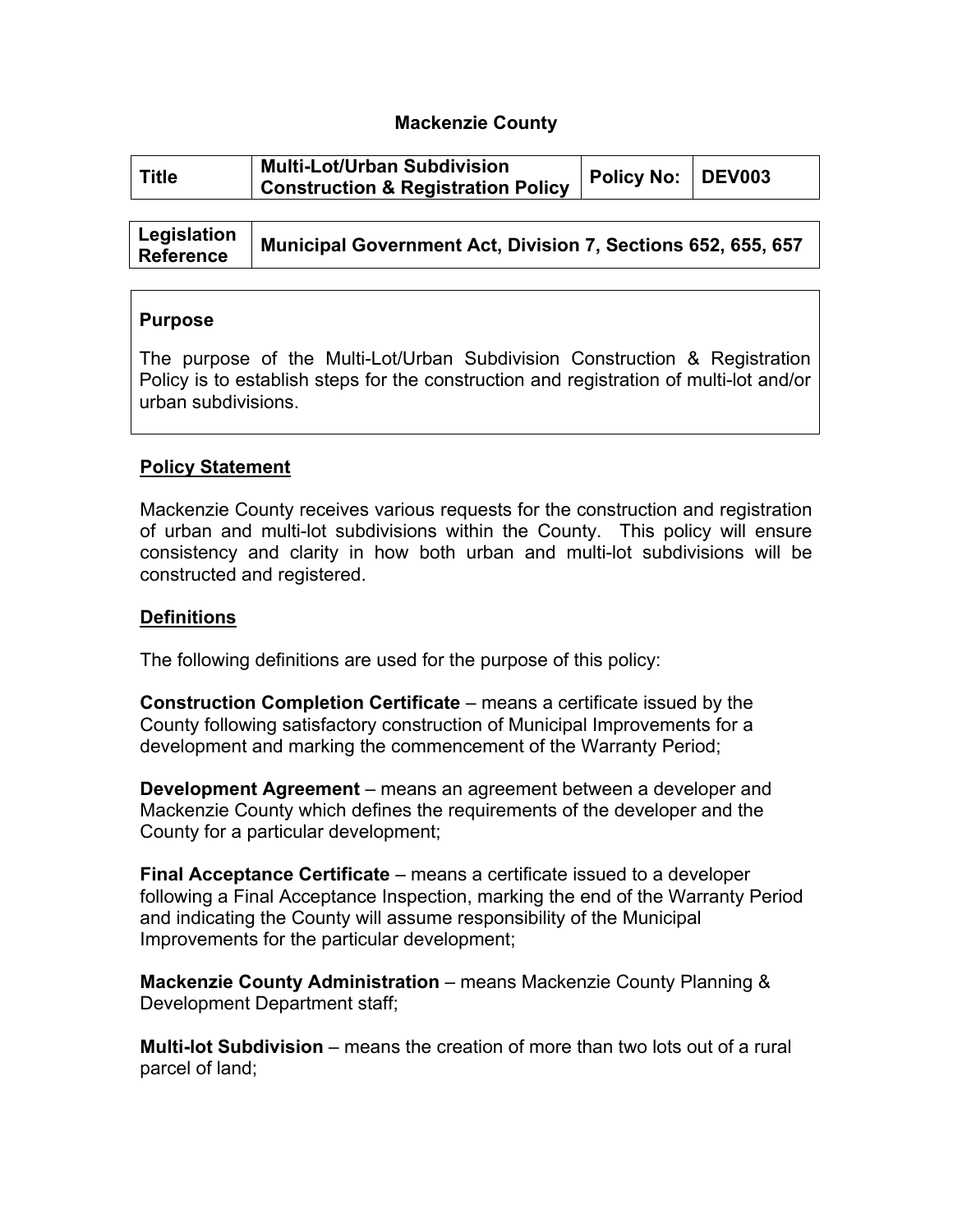**Municipal Improvements** – means those municipal services and facilities identified and/or referenced in the Development Agreement;

**Subdivision Authority** – means the person or body assigned by Council under section 624 of the MGA to exercise development powers, the Municipal Planning Commission;

**Subsurface** – means improvements being constructed or placed below the surface of the ground and intended to be and remain below the surface of the ground;

**Surface** – means improvements being constructed or placed above or on top of the surface of the ground and intended to be and remain above the surface of the ground;

**Urban Subdivision** – means the creation of a lot or lots within Hamlet boundaries;

**Warranty Period** – means a period of two (2) years following Construction Completion Certificate issuance, where the developer is responsible for all maintenance and repairs to the subject Municipal Improvements, prior to Final Acceptance Certificate issuance.

## **General Provision**

This policy is intended to be used in conjunction with the requirements of the Municipal Government Act (MGA), the Subdivision and Development Regulations, and applicable County Bylaws (including the Land Use Bylaw). Where a conflict exists between this policy and the aforementioned provincial requirements and/or County Bylaws, the provincial requirements and County Bylaws will supersede.

This policy addresses how the construction of Municipal Improvements is required to be completed and the steps that are required in order for the County to endorse the registration of the subdivision.

## **Subdivision Phases**

When subdivisions are designed and not all of the lots within the design are being subdivided at the same time, the Development Authority decision will address only the lots within the proposed subdivision. Any future lots will be considered and decided upon in future subdivision applications. Municipal Improvements for each phase of subdivision shall be constructed and completed in conjunction with the approved subdivision application. No deferral of Municipal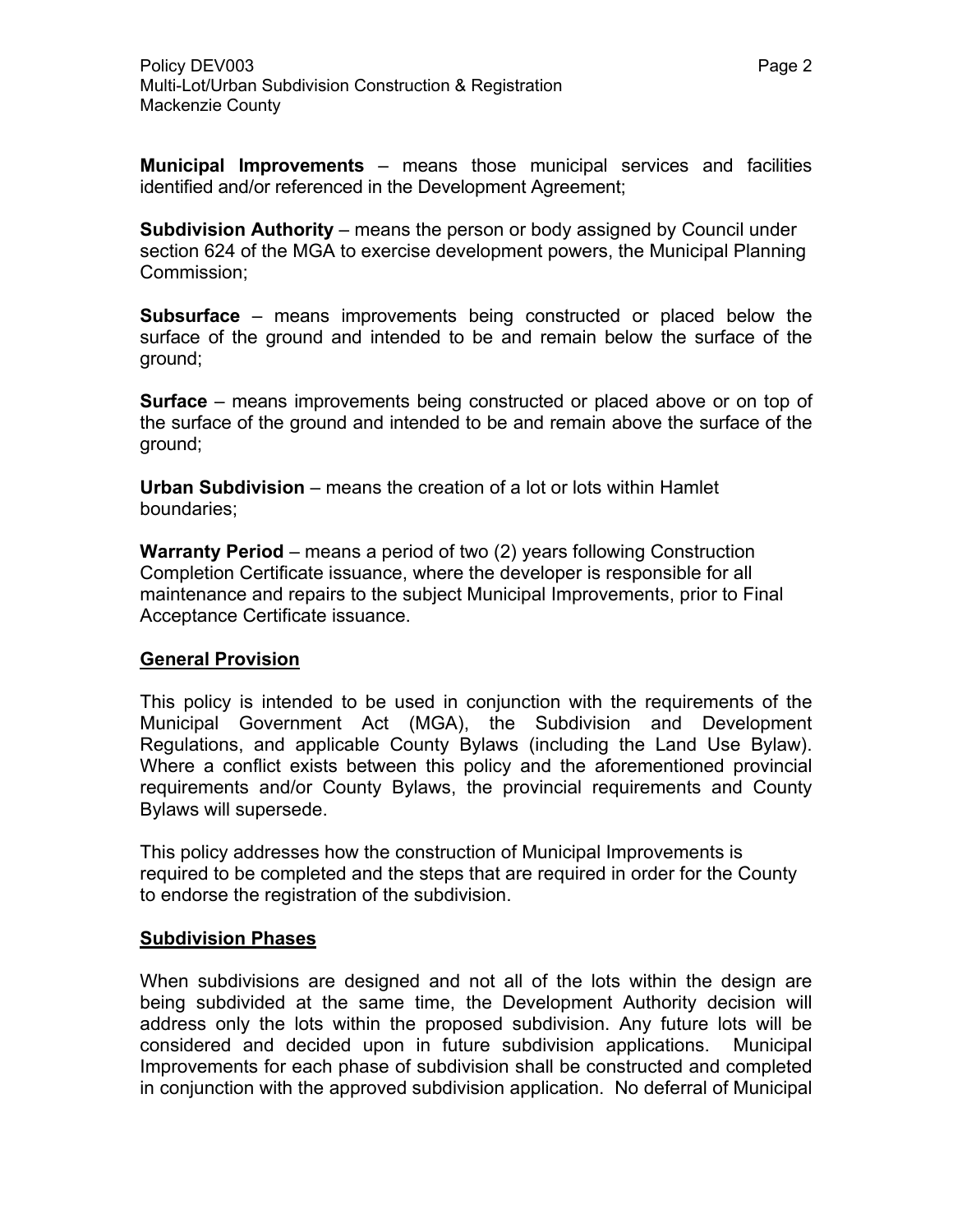Improvements shall be permitted and the construction of Municipal Improvements outside the approved subdivision phase shall not be permitted.

# **Subdivision Construction and Registration Steps**

The steps outlined in this policy commence only after the subdivision application has been approved by the Subdivision Authority.

- 1. Provision and submission of subdivision engineered plans by the developer or agent (if agent is listed in application) for review by the County's engineer, that meet the GMIS minimum requirements.
- 2. Engineered drawings shall be revised as required by the County's engineer and/or Mackenzie County Administration before acceptance.
- 3. Development Agreement is drafted by Mackenzie County Administration and signed by the developer and agent.

| <b>Municipal Infrastructure</b><br>requiring Security | <b>Form of Security</b>                                                                                  | <b>Amount of Security Required</b>                                                        |
|-------------------------------------------------------|----------------------------------------------------------------------------------------------------------|-------------------------------------------------------------------------------------------|
| Subsurface Municipal<br>Improvements                  | Irrevocable Letter of Guarantee<br>in a form acceptable to<br>Mackenzie County or a certified<br>cheque. | 25% of total engineered<br>construction costs for<br>subsurface Municipal<br>Improvements |
| Surface Municipal<br>Improvements                     | Irrevocable Letter of Guarantee<br>in a form acceptable to<br>Mackenzie County or a certified<br>cheque. | 25% of total engineered<br>construction costs for surface<br>Municipal Improvements       |

4. Provision of separate security for subsurface and surface Municipal Improvements as outlined in the following chart:

The provision of separate security for subsurface and surface Municipal Improvements will result in separate guarantee periods and separate Final Acceptance Certificates for the same.

- 5. Payment of all fees in full as outlined in the Development Agreement.
- 6. Letter provided to the developer from the County's engineer authorizing the construction of Municipal Improvements as outlined in the Development Agreement.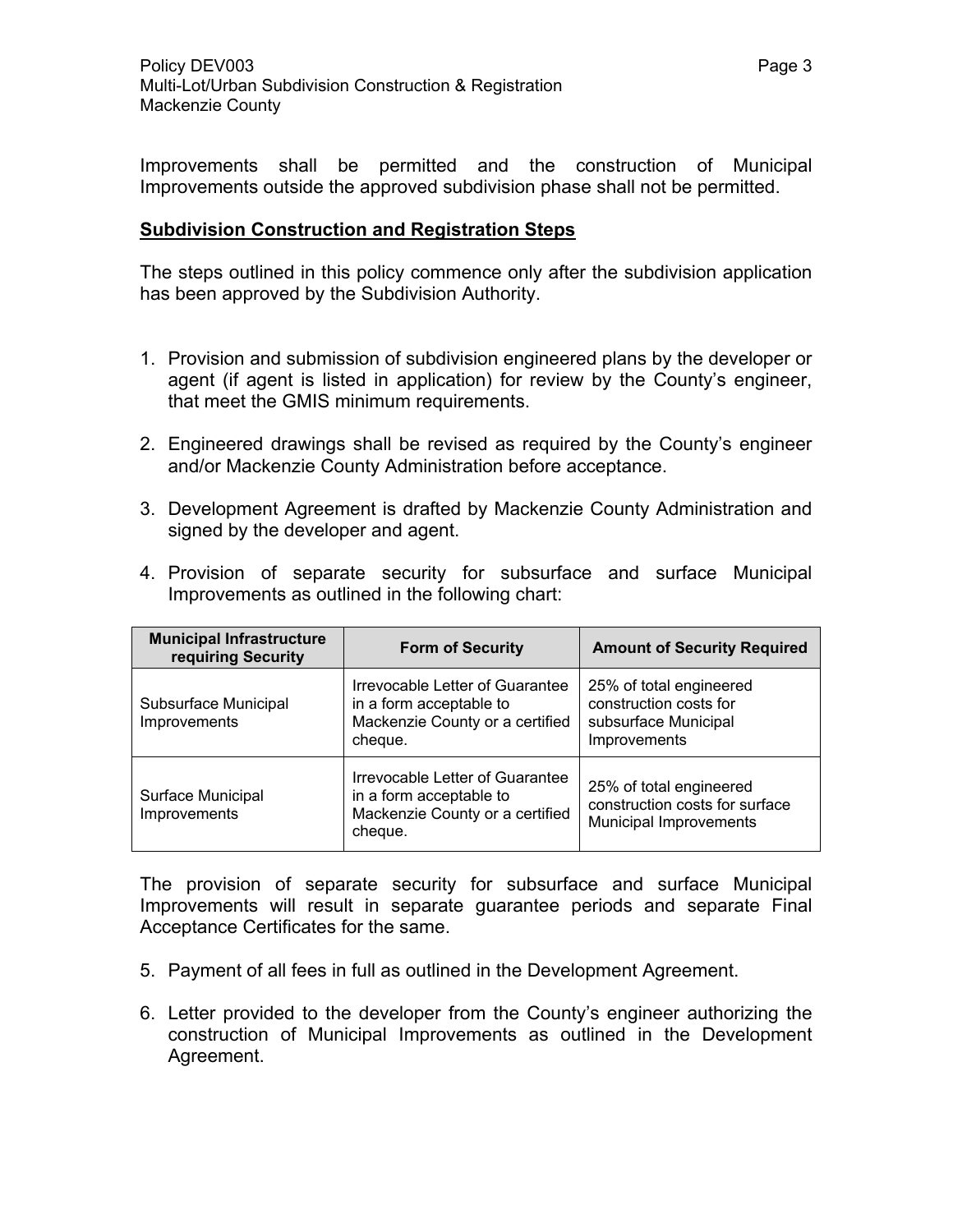- 7. Upon completion of all Municipal Improvements as required in the Development Agreement, the developer or agent shall provide written notice to the County advising of construction completion and requesting inspection. This written notice shall be prepared by the developers engineer and shall include the total costs of the Municipal Improvements.
- 8. Inspection of the completed Municipal Improvements by Mackenzie County Administration, Mackenzie County's engineer, the developer and developer's engineer within sixty days (60) of receipt of the written notice outlined in number 7.
- 9. If, in the opinion of Mackenzie County Administration and Mackenzie County's engineer, the Municipal Improvements meets the minimum standards as referenced in the Development Agreement and/or the County's Engineering Standards, a Construction Completion Certificate (CCC) shall be issued by Mackenzie County's engineer.
- 10. If, in the opinion of Mackenzie County Administration and Mackenzie County's engineer, the Municipal Improvements do not meet the minimum standards as referenced in the Development Agreement and/or the County's Engineering Standards, a letter shall be provided to the developer advising of the same and the warranty period will not commence. Steps 7 and 8 shall be completed again until such time as the Construction Completion Certificate is issued. The costs of the second or subsequent construction completion inspection shall be at the cost of the developer, as stated in the Fee Schedule Bylaw and any amendments thereto.
- 11. The issuance of the Construction Completion Certificate (CCC) shall commence the two (2) year warranty period and further result in Mackenzie County Administration endorsing and submitting to the developer's surveyor the subdivision registration documents.
- 12. During the two (2) year warranty period, the developer is responsible for maintenance and repairs to all subject Municipal Improvements until such time that the improvements receive a Final Acceptance Certificate from Mackenzie County and Mackenzie County's Engineer. Mackenzie County may, at their discretion, enter into an agreement with the developer or agent to maintain the subject Municipal Improvements during the warranty period at the cost of the developer.
- 13. Construction of any buildings within the subdivision shall not be permitted to commence until the registration of the subdivision by Alberta Land Titles unless otherwise provided for and processed in accordance with the Land Use Bylaw.